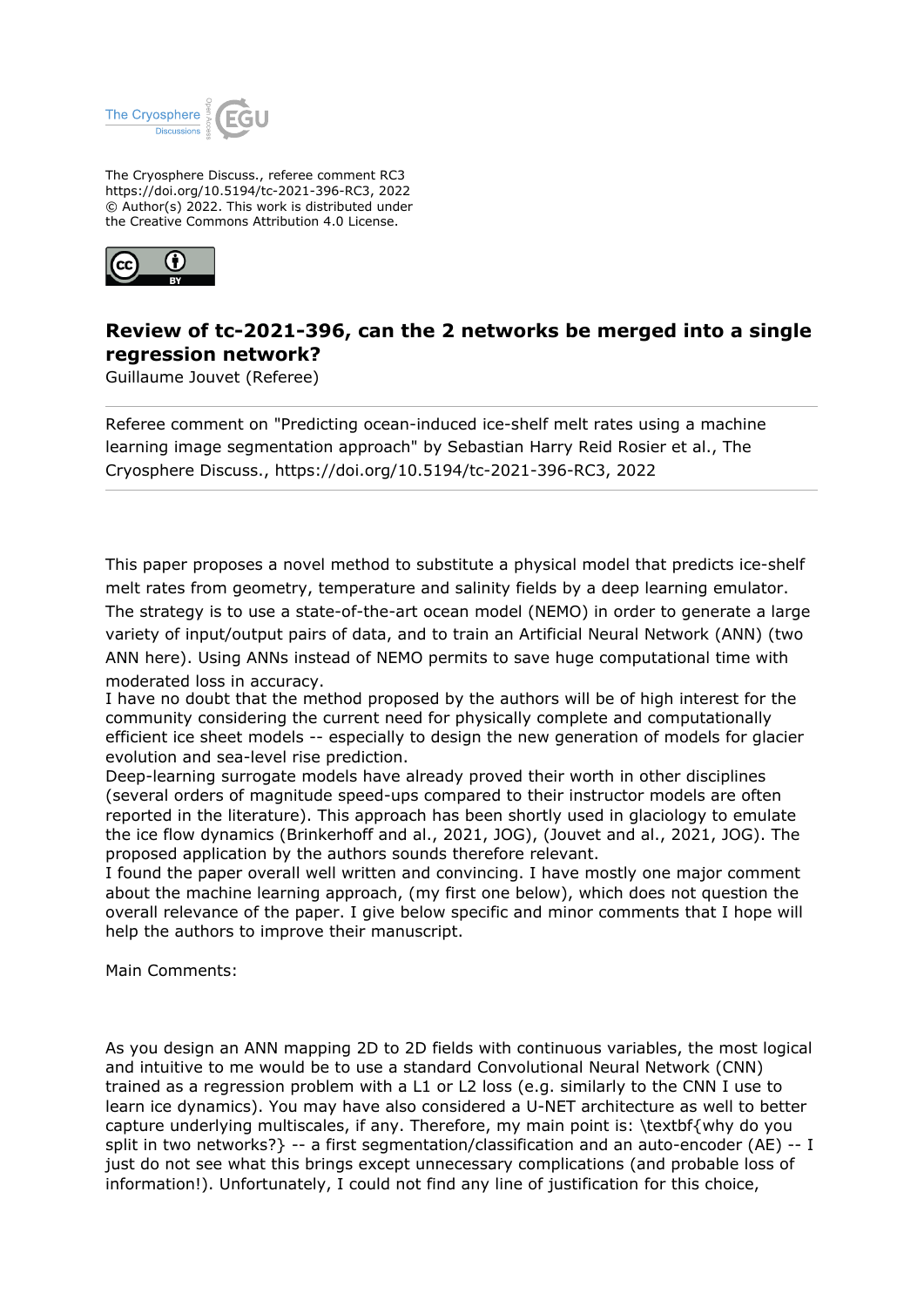namely transforming the problem into a classification one, and then afterwards recovering the lost information (or 'corrupted' as you term it) by an AE. \textbf{To me, the final paper should either i) try to simplify their approach using a single and simple regression network if this proves to be as efficient OR ii) clearly justify the choice of going to a more complex network sequence and explain why the simplest approach was unsatisfactory}. In case of i), consider revising the paper title and removing references to segmentation.

The most convincing to me is the fidelity result of the ANN to the instructor NEMO, but then I think it would be good to clearly give clear numbers and report it in abstract and conclusion. You may choose a metric and state how far (in %) is MELTNET solutions from NEMO? By contrast, I unsure that comparisons with other simpler models should be too elaborated. E.g. Fig. 4 is useful as it shows that the loss in accuracy between MELTNET from NEMO is small/negligible compared to the discrepancy between low and high complexity models (PICO vs PLUME). I think that is enough as I expect the paper mostly to focus on the accuracy of the MELTNET to reproduce its instructor model -- the inbetween model comparisons being a substantial task to make sure this is done fairly (I don't have the expertise to assess this). From Fig. 4 I retain that comparing MELTNET with other models is roughly the same as comparing NEMO with others as the two are (hopefully) very close to each other (as the ANN makes a very good job). This also means that the rest is a pure comparison of models no longer involving deep learning, and this may go beyond this scope of the paper. In conclusion, I would probably keep the comparison with PICO & PLUME rather concise, and favor MELTNET/NEMO comparisons. \item The main point of using deep learning emulators is the huge computational gain versus minor loss in accuracy. While you have quantified the accuracy (Fig. 4), it is a pity that you do not do it for computational time. What speed-up? I expect several orders of magnitude. Quantifying the computational time is essential for your paper. You may also comment on the fact ANNs run extremely well on GPU (which is not the case of CPU), giving another important advantage of your method (compared e.g., to NEMO which may not take the same advantage on GPU).

I think the paper can be made more efficient by moving technical machinery in Section 2.3.1 to appendix. The generation of synthetic geometries is necessary, but of lower interest. Moreover, using a GAN is an elegant strategy, but this is probably nonessential.

I think Section 2.2 should come first for the sake of clarity. It sounds more logical to first describe the physical model, and then the ANN you design to learn from the physical model as the choice of the ANN architecture is motivated by the type of emulated physics.

Why not using Antarctica and Greenland real topographies to generate ice shelf geometry? This would avoid to generate synthetic geometries?

Minor comments:

For clarity, I think you should call MELTNET like NEMO-trained MELTNET or at least include